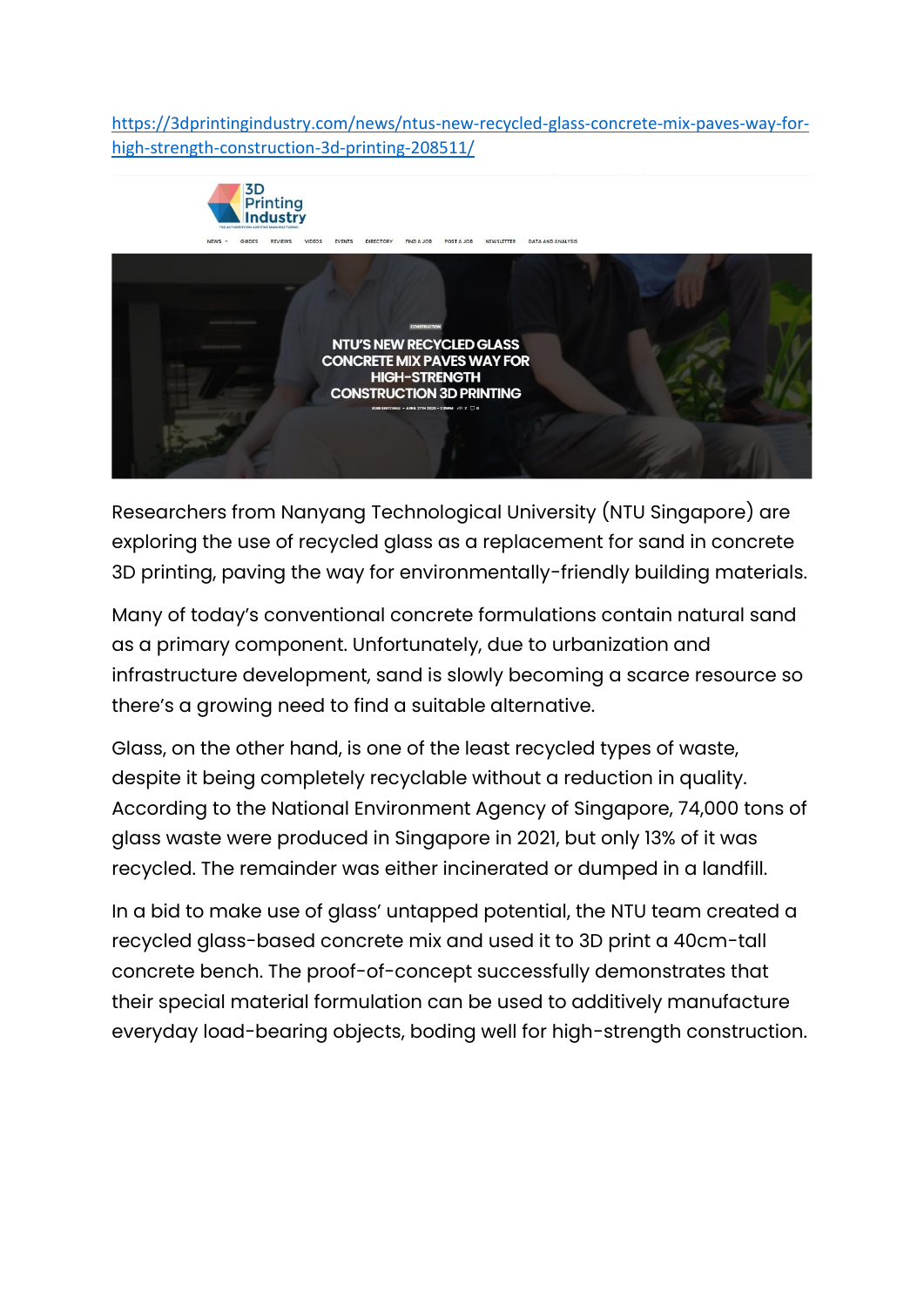

The 3D printed bench. Photo via NTU Singapore.

## **Why does concrete need aggregates?**

Concrete is a mixture of portland cement, water, and aggregates such as sand, gravel, and glass. The aggregate materials act as a binder for the mixture and without them, water-based concrete doesn't hold and isn't strong enough to bear significant compressive loads. Aggregates also serve to reduce the porosity of concrete mixtures, acting as a filler to further increase strength.

One of the most commonly used aggregates in the construction sector is natural river sand, which is extracted from river beds and riverbanks. Although it may be readily available on the market, the overuse of river sand can lead to pollution, flooding, and other extremely damaging consequences for local ecosystems that live in and around rivers.

Glass, although promising, has historically been unable to match the strength properties of conventional sand, so it's often considered an inferior alternative in construction 3D printing. According to the NTU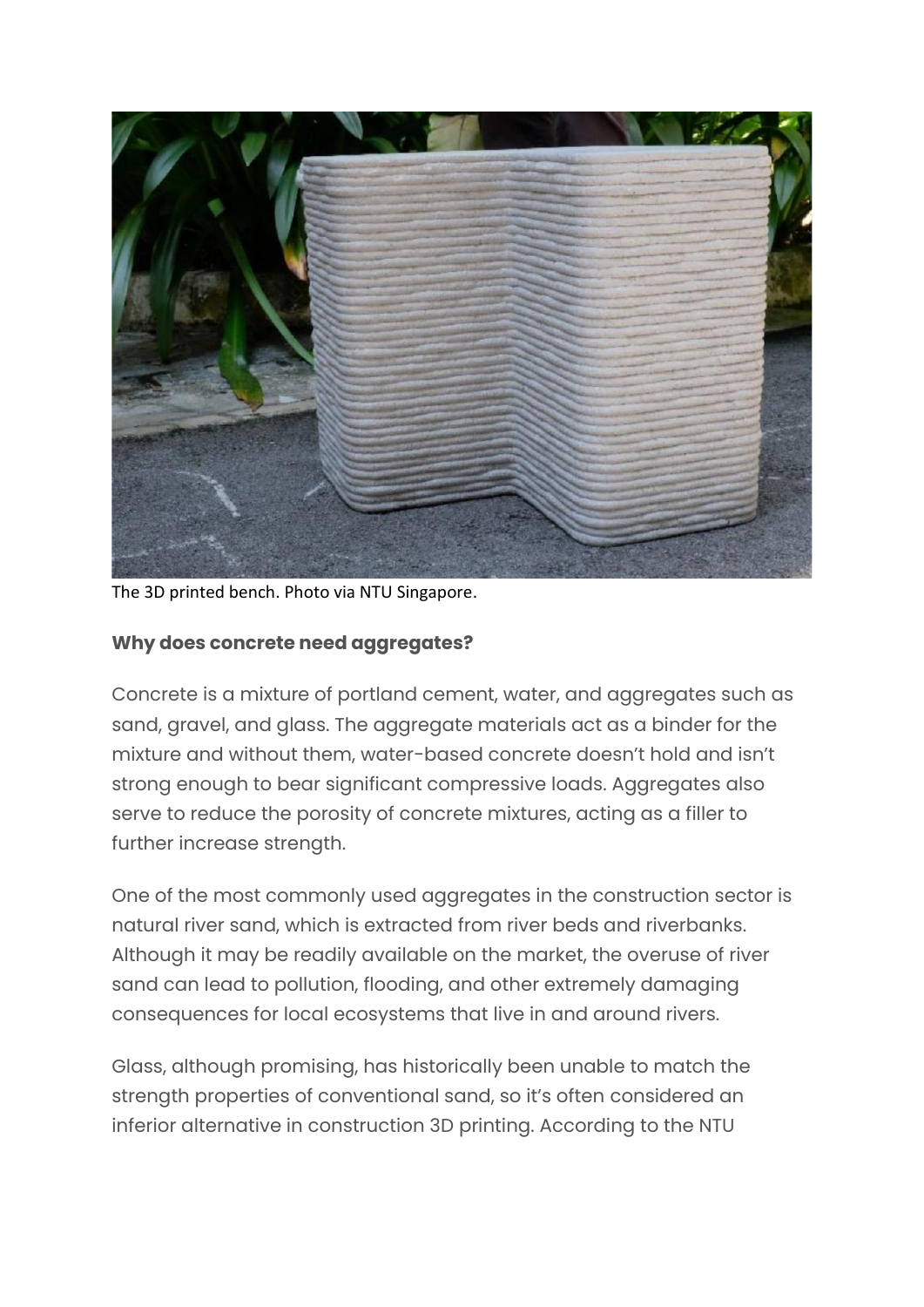researchers, however, no one has been able to 3D print a recycled glassbased concrete structure as strong as the bench until now.

Professor Tan Ming Jen, principal investigator of the study, said, "The main challenge in formulating 3D-printable concrete mixtures is to figure out just how much of each component to add to obtain a structurally sound structure with minimal defects. Our team has come up with a feasible formula, demonstrating for the first time that glass can indeed be used to 3D-print a bench with excellent structural integrity."



Members of the NTU research team include (L-R, standing) Lim Jian Hui, Prof Tan Ming Jen, (L-R, sitting) Andrew Ting, and Noel Tan. Photo via NTU Singapore.

## **Recycled glass as a sand replacement**

To kick the project off, the NTU researchers first established the optimal composition of their 3D printable recycled glass concrete mixture through extensive analysis and testing. The mix included commercial cement, water, additives, and recycled glass crushed to a variety of sizes from 'medium' to 'super fine'.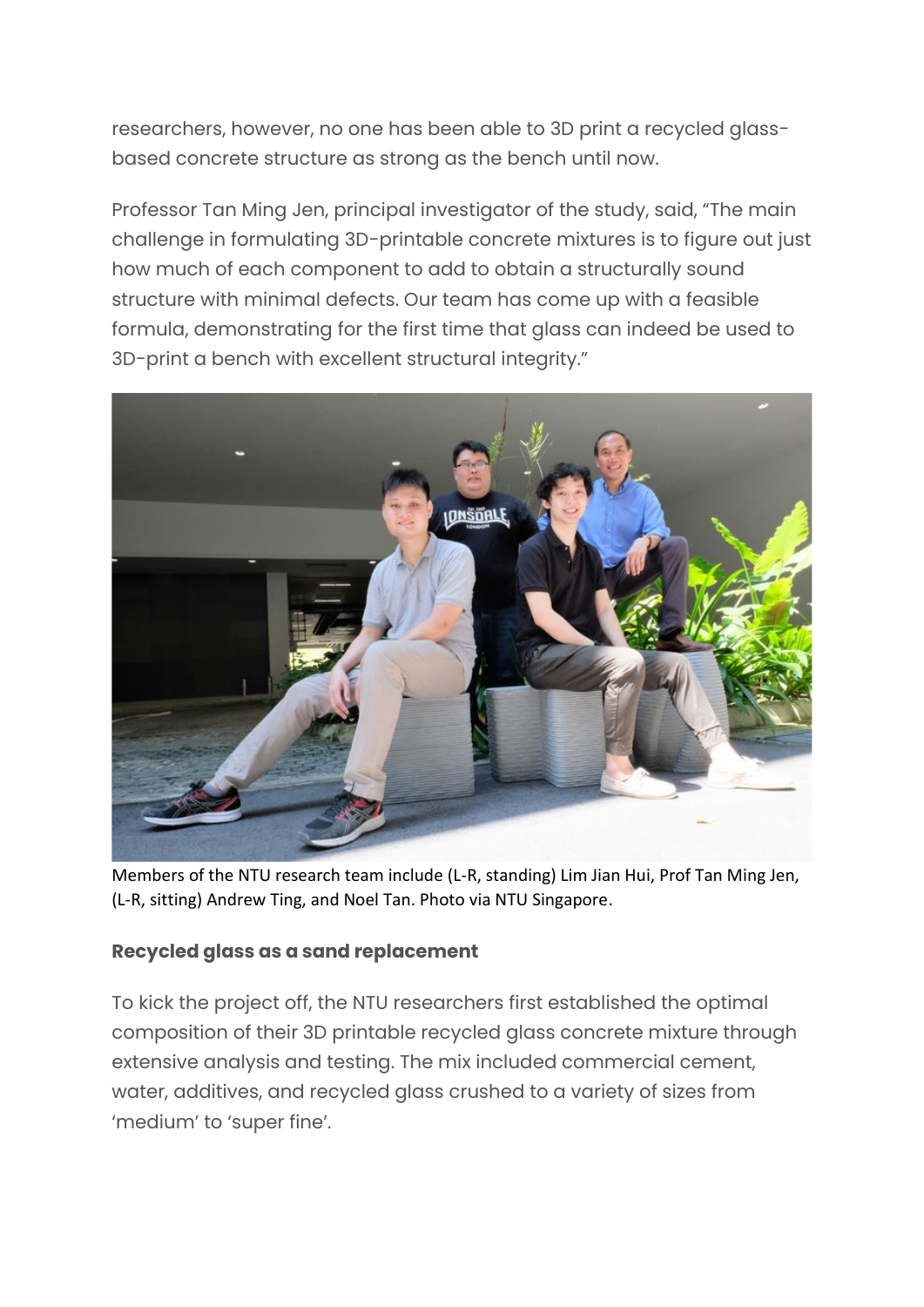A four-axis gantry-based 3D printer with a build volume of 1.2 x 1.2 x 1m was then used to 3D print the L-shape concrete bench. According to the researchers, the material was highly exrudable, meaning it was fluid enough to flow through the print nozzle without any issues. It also reportedly showcased excellent buildability as it didn't collapse or even deform during subsequent compressive strength testing.

Andrew Ting, first author of the study, said, "Our research has shown that recycled glass can be used to replace up to 100% of the sand in concrete for 3D printing. The result is a concrete bench with a mechanical strength that meets acceptable industrial standards."

The NTU research team now intends to fine-tune the printing algorithm for consistent performance and partner with upcycled glass startup [Soda](https://www.sodalemonsg.com/) [Lemon](https://www.sodalemonsg.com/) to 3D print even larger structures using their sustainable concrete mix.

Further details of the study can be found in the paper titled ['Extrudable](https://www.sciencedirect.com/science/article/abs/pii/S2352710222001048) region [parametrical](https://www.sciencedirect.com/science/article/abs/pii/S2352710222001048) study of 3D printable concrete using recycled glass [concrete'](https://www.sciencedirect.com/science/article/abs/pii/S2352710222001048).

Glass aggregates have been explored in construction 3D printing research in the past, albeit with less success. Researchers at [Technische](https://www.tu.berlin/en/) Universität [Berlin](https://www.tu.berlin/en/) (TU Berlin) and Brunel [University](https://www.brunel.ac.uk/) recently replaced the sand in 3D printable concrete with recycled glass, [limestone,](https://3dprintingindustry.com/news/recycled-glass-found-to-improve-the-strength-and-sustainability-of-3d-printing-concrete-206338/) and plastic fillers. The team managed to drastically improve the strength and thermal conductivity of the material.

Elsewhere, researchers from RMIT [University](https://www.rmit.edu.au/) have previously developed an [eco-friendly](https://3dprintingindustry.com/news/researchers-use-recycled-glass-to-develop-new-eco-friendly-3d-printable-concrete-200598/) 3D printable concrete material that uses recycled glass as an aggregate. With its work, the RMIT team believes it can propagate circular economy principles in the construction sector, bridging the benefits of 3D printing and sustainable concrete production.

*Subscribe to the 3D Printing Industry [newsletter](https://3dprintingindustry.com/newsletter) for the latest news in additive manufacturing. You can also stay connected by following us*